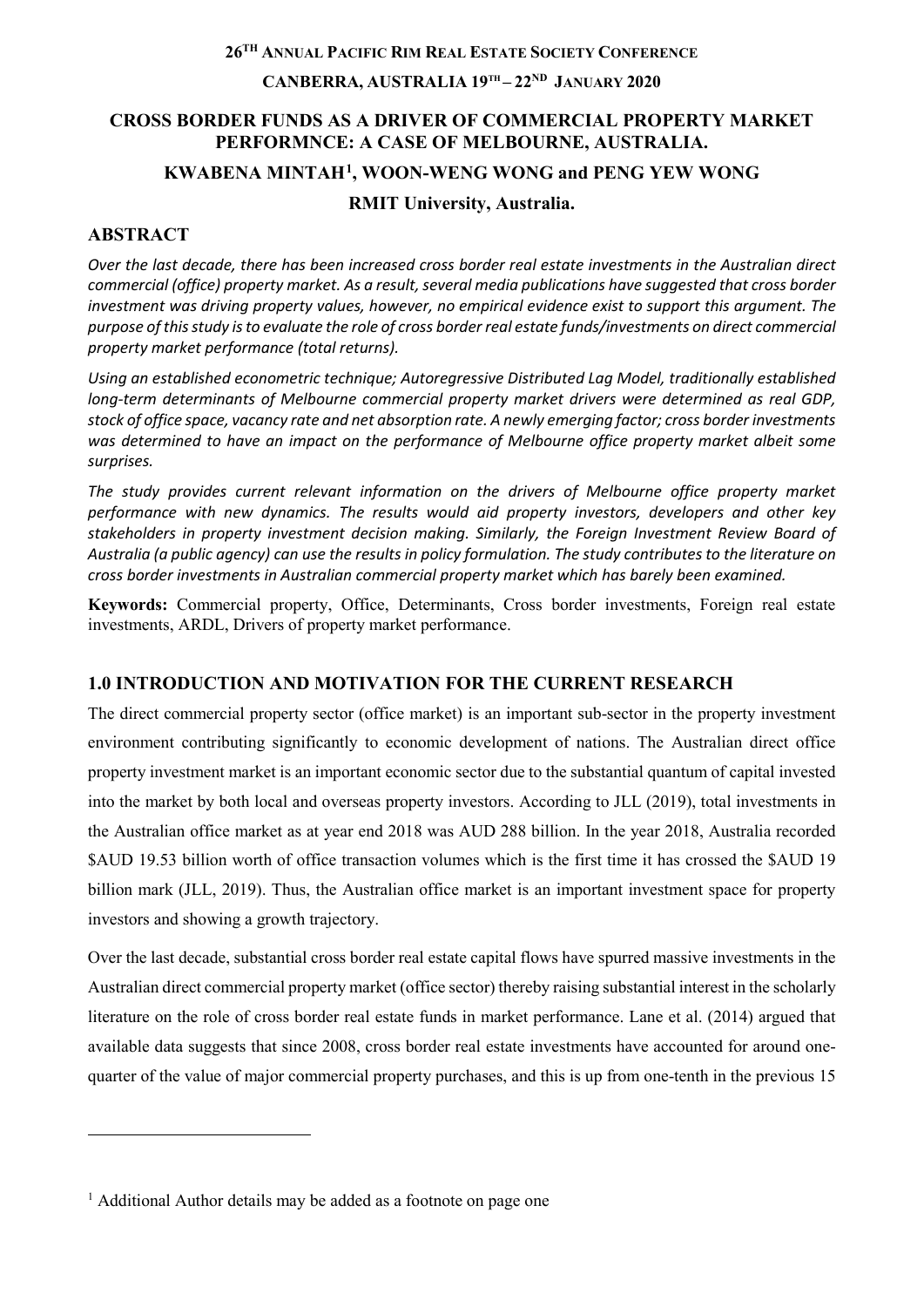years. Within the Australian direct commercial property market space, cross border real estate investments have primarily focused on the office property market (Lane et al., 2014).





Figure 1 visually presents the quantum of cross border real estate investments in the Australian office market in terms of purchases and divestments. Starting from the year 2012, cross border real estate investments in terms of buying have been increasing. Except for 2016, which recorded a sharp drop in value, the trend has reached record levels in 2018.

According to estimates from The Foreign Investment Review Board of Australia (FIRB), the value of cross border real estate investment approvals for commercial property was \$AUD44 billion in the year 2016/2017 financial year (ABC, 2017). Current data suggests that out of a total of \$AUD 19.53 billion office transactions, cross border real estate investments accounted for \$AUD 9.46 billion representing about 48% of the total transactions by value in 2018 and this is an increase of about \$AUD1.9 billion from the previous year (Knight Frank, 2019). The weight of such substantial capital from cross border sources invested into local markets can have significant impact on the performance of the local market. Thus, cross border real estate investments could be a driver of office market performance as a newly emerging factor.

Recently, several Australian media organisations reported a decline in cross border real estate investments. Naturally, this would have an impact on the Australian office market performance because cross border funds is a major source of capital into the direct office property market. For example, the Asian review reported that tough capital controls are stalling China's offshore capital investments (Asian Review, 2016). Similarly, The Urban developer reported that Chinese interest in Australian direct commercial real estate has declined following regulations on outbound investment (The Urban Developer, 2017). Since cross border real estate investments from China is a major source of capital flowing into the Australian office market, a decline of it could have negative impact on the performance of the market.

Source: JLL (2019)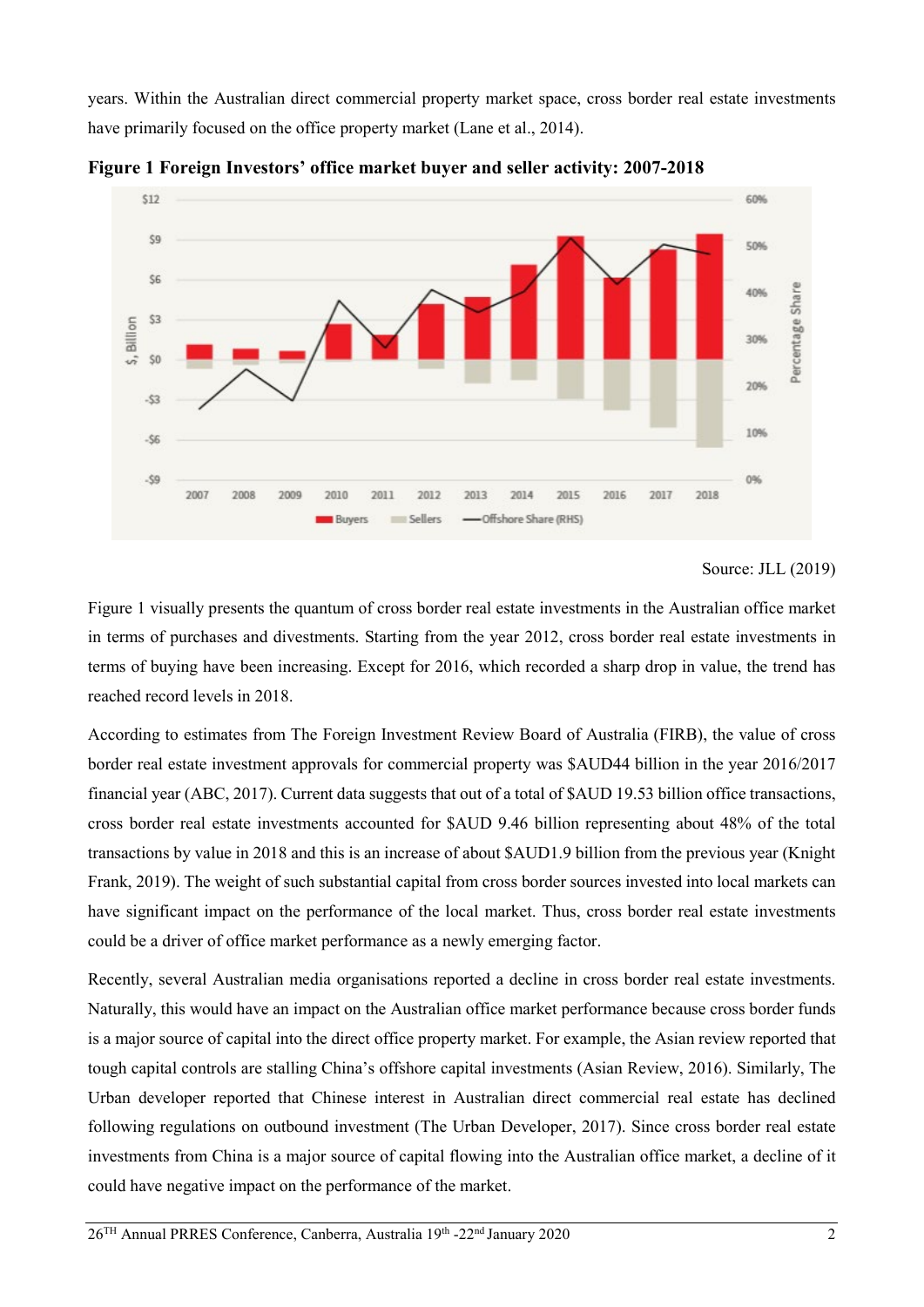Several studies have examined the impact of cross border real estate investments on stock market (see Henry (2000), Reis et al. (2010)). Similarly, other studies have focused on the impact of internationalisation of local host real estate markets via foreign real estate investments (D'Arcy and Keogh (1998), Falkenbach and Toivonen (2010), and Adair et al. (2006)). In terms of impact of cross border real estate investments on the performance of local real estate markets, scholars including Dunse et al. (2007) suggest that exogenous investment funds are a significant influence on office market performance in the short term but not the long term. However, the variable exogenous investment fund in the work of Dunse et al. (2007) is represented by the level of investment activity within a specific city without a thorough examination of foreign funds invested in the specific property sub-sector. Keogh (1996), Falkenbach and Toivonen (2010), McAllister and Nanda (2015) and Oikarinen and Falkenbach (2017) have argued that cross border real estate investments have a negative relationship with capitalisation rates or yields. There is paucity of empirical evidence that evaluates the impact of cross border real estate investments on the performance of Melbourne office property market using total return. This paper aims to contribute to filling this gap by examining the impact of cross border real estate funds on direct commercial real estate values in Melbourne, Australia by adopting total return of direct commercial real estate as a performance measure.

#### **2.0 LITERATURE REVIEW**

Several factors with varying impacts account for the performance of office property market in various countries. As a result, over the years, researchers have focused on investigating the determinants of office property market performance to provide property stakeholders with pertinent information for property investment decision making. Similar to such lines of enquiry, this paper is focused on determining the factors that drive the performance of Melbourne office property market using total return as dependent variable, with the aim of providing empirical evidence required to inform property practitioners, policy makers and other stakeholders on the impact of cross border real estate investments on the performance of Australian office market using Melbourne as a case study. Since the examination of determinants of office market performance has adopted different dependent variables including rent, yields, property prices etc, studies focusing on office market performance are reviewed to glean the independent variables that impact on total return for this current study.

DiPasquale and Wheaton (1992) presented an analytic framework that examines the impact of shocks to demand and supply and used it to explain the impact of economic and financial exogeneous shocks on rents, asset prices, construction and stock of real estate assets. Wheaton et al. (1997) applied a structural econometric model to evaluate the performance of the London office market and suggested that supply and demand are inelastic, hence, in the absence of economic shocks to the market, there is a dynamically stable system. Higgins (2000) argued that space market factors include economic influences that drives demand and supply in the property market, where demand is usually represented by net absorption rates and supply is denoted by new constructions or permit approvals. The interplay of the forces of demand and supply impacts on market conditions which shapes financial sector factors, thereby combining to impact on the performance of office market.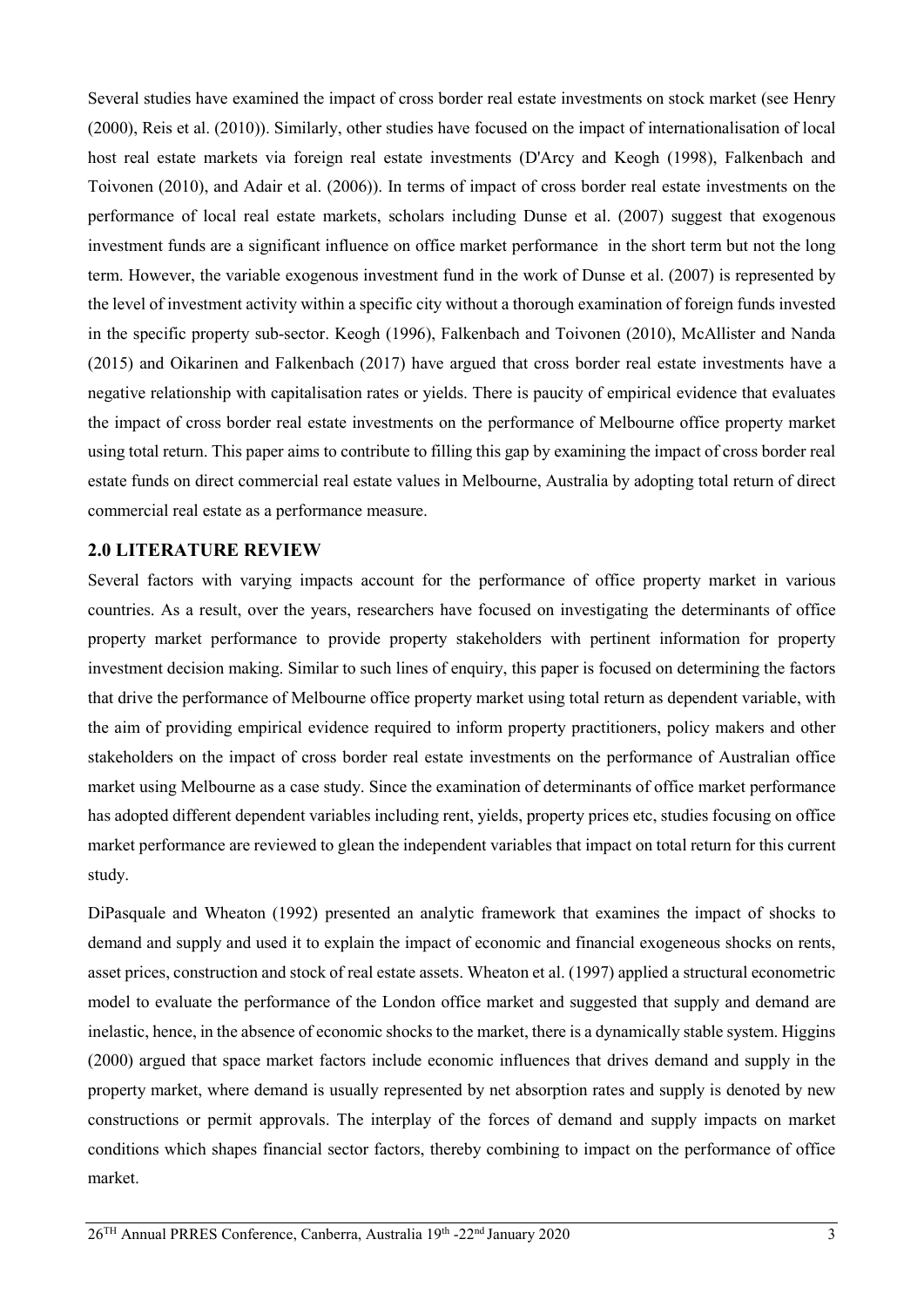Using real estate investment trust returns as a proxy for office returns, McCue and Kling (1994) explored the linkages between the macroeconomy and real estate returns through time. Tsolacos et al. (1998) estimated separate econometric models for rents, capital values, and development activity in the national office market in Great Britain. Results suggest significant influence of demand-side economic forces in the real estate user market and the importance of use and investment market signals in the determination of office building output or stock addition. Brooks and Tsolacos (1999) evaluated the impact of economic and financial factors on the performance of UK property market. The research employed a Vector Autoregression (VAR) model and adopted factors including property returns, unemployment, short term interest rate, interest rate spread, unanticipated inflation and dividend yield. Results indicated that unexpected inflation, and the interest rate term spread have explanatory powers for the performance of the UK property market.

Liow (2000) examined the dynamics of the Singapore commercial property market over a 17-year period using a multivariate VAR model which included factors such as GDP, interest rates, existing stock of space and prime lending rate. Results of the modelling indicated that office property performance is linked to macroeconomic conditions in the long run and that office property market in Singapore has developed in tandem with the economy, making it sensitive to changes in macroeconomic factors such as growth in GDP, interest rate fluctuation, availability of credit and stock market condition (Liow, 2000). McGough et al. (2000) modelled office property returns in the Helsinki area using a VAR model which had demand and supply factors in addition to real economy, and monetary and financial market indicators to explain the variation in office property returns. Results indicate that GDP in Finland is a key variable for modelling office property returns in Helsinki.

De Wit and Van Dijk (2003) investigated the determinants of direct office real estate returns by analysing rents, capital appraisals, and total return of major cities in Asia, Europe, and the United States. Using Generalized Method of Moments (GMM) to estimate a dynamic panel-data model which included supply, demand and economic factors, the study provides evidence that GDP, inflation, unemployment, vacancy rate, and the available stock all influence real estate returns. Macgregor and Schwann (2003) established that there are similarities in direct property returns across regions and sectors and that returns are impacted by factors such as interest rates, bond yields, inflation and capital markets. Karakozova (2004) similarly compared three alternative econometric models for modelling office market performance in the Helsinki area; a regression model, an ECM, and an ARIMA model with exogenous explanatory variables (ARIMAX). The study found that incorporating past values of capital growth, growth in service sector employment and GDP, the ARIMAX models provided the best results on office market performance.

Since there is no consensus on model specification with accompanying variables that should be employed for the determination of office market performance, Öven and Pekdemir (2006) argued for the use of factor analysis to select the most important factors that should be included in a model. West and Worthington (2006) studied Australian commercial real estate returns and argued that the returns are influenced by short, medium and long-term interest rates, construction activity, expected and unexpected inflation, industrial employment and production. de Wit (2007) concluded that the most important factors that drive long-term returns are the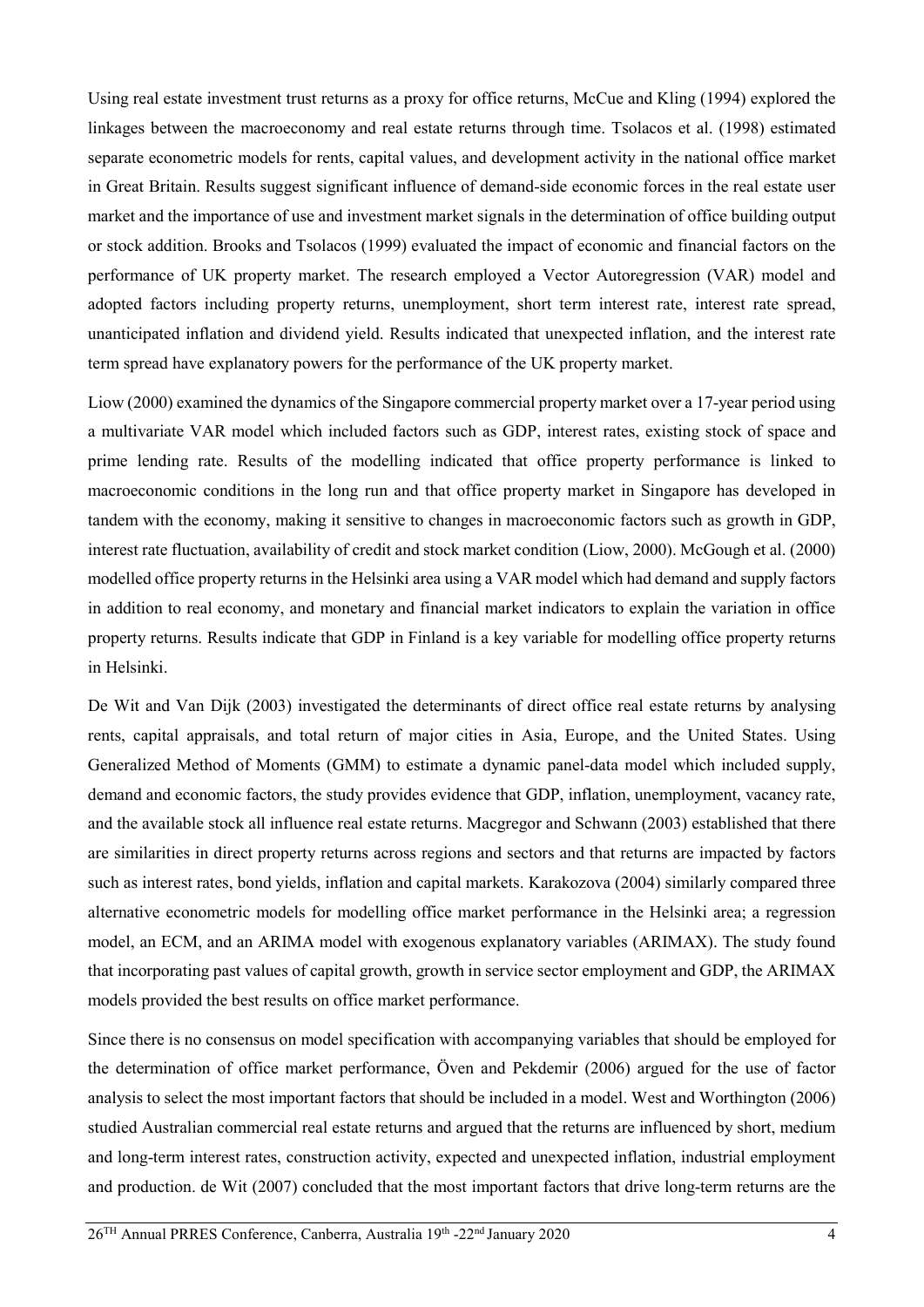vacancy rate and unemployment rate a multinational level. Baum (2009) argued that the performance of commercial property sector is linked to the performance of the economy and capital markets, and suggested that factors such as depreciation, cash flow, supply and demand and valuations have an influence on total returns of direct commercial real estate. Crowe et al. (2012) examined the effect of monetary and macrofinancial stability on the performance of real estate over real estate booms and busts. Chaney and Hoesli (2012) argued that direct commercial real estate returns are influenced by cap rates and vacancy rates. Using alternative autoregressive distributed lagged co-integration method, Koon and Lee (2013) studied the causal relationship between inflation and property returns in Hong and found inflation rate can be used to predict and explain real estate returns. Kohlert (2010) concluded that there is a causal relationship between commercial real estate returns and changes in economic variables; GDP, unemployment rates and interest rates. Similarly, Hin and Addae-Dapaah (2014) found that GDP, interest rates, rents and vacancies are negatively correlated to commercial real estate returns.

The current paper leverages on earlier studies and considers several factors to examine the determinants of total return for Australia (using Melbourne data) in addition to cross border real estate investment as an emerging driver. Within the Australian commercial real estate market, this is the initial study to examine the impact of cross border real estate investments on total return using Melbourne as a case study. As a result, it contributes to the extant literature by opening discussions on this important subject. The study also uses an established econometric model, which has seldomly being used for modelling the performance of commercial real estate returns; autoregressive distributed lagged model to examine the role of cross border real estate investments on total return. Previous studies have mostly adopted either an ordinary least squares or vector autoregressive models.

### **3. DATA AND METHODOLOGY**

#### **3.1 Data**

This study examines the role of cross border real estate investments in explaining direct office market performance by using total return from one of Australia's major commercial property markets: Melbourne, between 2007-2018. The Melbourne property market is a major market because together with Sydney, these two markets account for approximately 78% of the nation's total office investment universe of around AUD\$226 billion. The sample period spans several important phases of the economic cycle from the crisis episode of 2007-2009 to the post crisis recovery era thus providing a rich source of financial information.

Apart from cross border real estate funds, all macroeconomic indicators are widely available from official sources such as the Australian Bureau of Statistics (ABS) and the Reserve Bank of Australia (RBA) while property market indicators are available from the Property Council of Australia (PCA). Data relating to cross border real estate funds was generously provided by Real Capital Analytics (RCA). Direct office market performance was measured using total return. The total return is a combination of income received by property investors and the growth in capital value of office properties. As a result, it measures the yearly return on office property investments and accounts for capital growth due to property market dynamics. It is an important measure of property market performance as property investors base their investment decisions on total return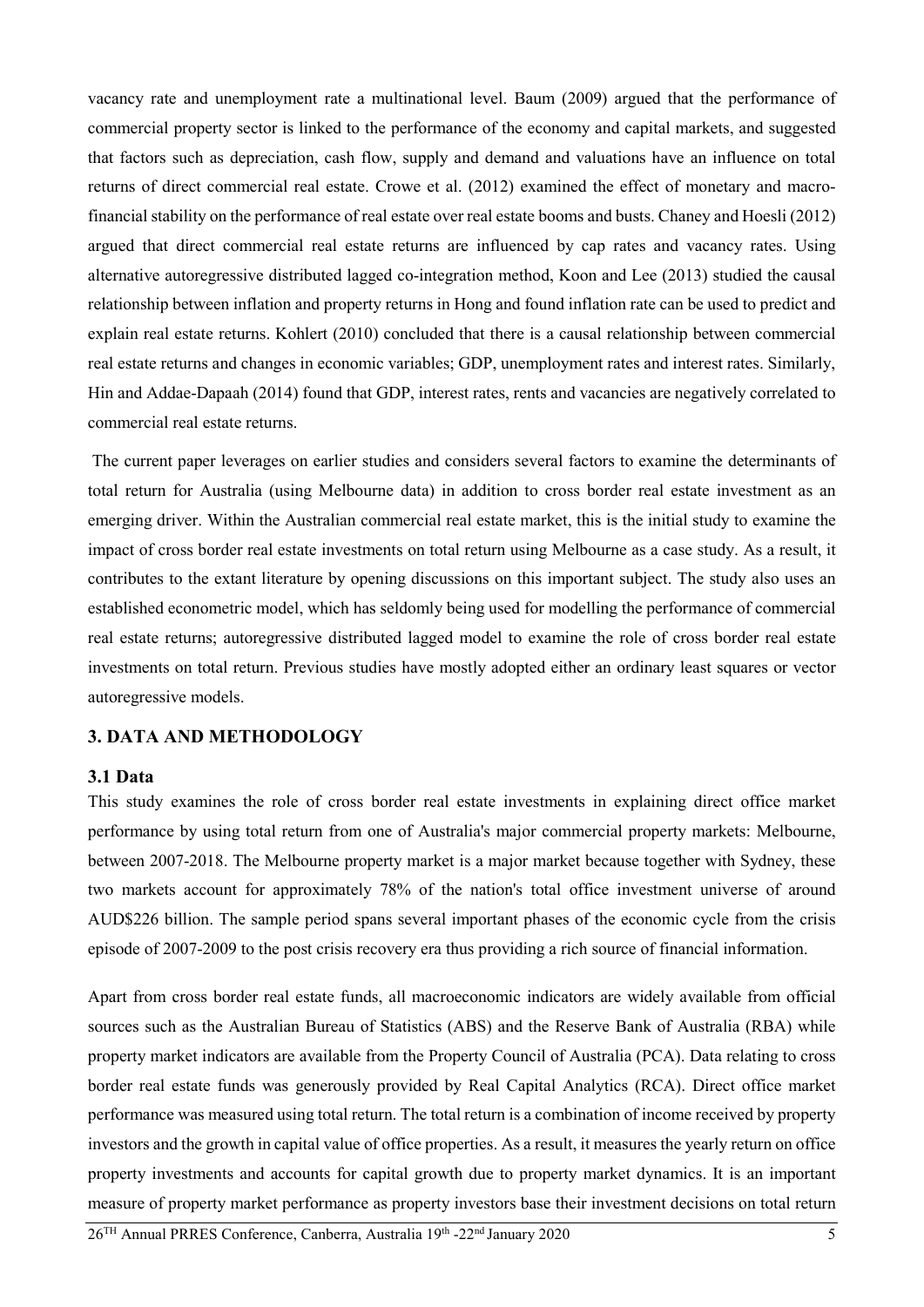compared to other asset classes. Usually, total return is a direct measure of the overall performance of office property as an investment asset class. Explanatory variables included RGDP per capita, office stock, vacancy rates, net absorption rates and cross border (foreign) real estate investment in the office sector. These variables are summarised in [Table 1.](#page-5-0) As already mentioned, there are several drivers of office property market performance (total return). As a result, other factors were explored including population growth, the number of persons employed in professional, scientific and technical services, building approvals and unemployment rates though these were not included in the final model due to a lack of statistical significance after controlling for the variables. This augments the thesis of this paper that certain traditional determinants might not be statistically significant over time. Concurrently, there is a possibility of newly emerging factors impacting on the Melbourne office property market performance that needs exploration.

| Variable                                                   | Code           | Description                                                                                                                                                                                                             |
|------------------------------------------------------------|----------------|-------------------------------------------------------------------------------------------------------------------------------------------------------------------------------------------------------------------------|
| Office total return                                        | <b>TOT RET</b> | Measured as quarterly total return (income and capital growth) of<br>office investments in Melbourne.                                                                                                                   |
| Real GDP per<br>capita                                     | <b>RGDP</b>    | Real GDP per capita was used as an indicator of economic growth<br>and activity. GDP was divided by CPI to compute real GDP which<br>was then divided by population to derive per capita measures at<br>national level. |
| Office stock                                               | <b>STOCK</b>   | Semi-annual data on office stock available in Australia at national<br>level.                                                                                                                                           |
| Vacancy rates                                              | VACANCY        | Semi-annual vacancy rates for office market in Australia at national<br>level.                                                                                                                                          |
| Net absorption<br>rates                                    | <b>NAR</b>     | Quarterly net absorption rates for Melbourne measured as uptake<br>of office space per period.                                                                                                                          |
| Cross Border<br>(Foreign) Real<br><b>Estate Investment</b> | <b>FREI</b>    | Quarterly data on total cross border (foreign) investments (office<br>transactions) in the Australian office sector measured at national<br>level.                                                                      |

**Table 1 Variables and their description in the study**

<span id="page-5-0"></span>Table 1: Office total returns were modelled against real GDP per capita, office stock, vacancy rates, net absorption and foreign real estate investment. Source: Authors, 2019

#### **Table 2 Annualised summary statistics for growth rates of selected variables**

In Table 2, annualised summary statistics for growth rates of selected variables are presented as description for the data used in the study.

|                | Total Return: |             |              |          |
|----------------|---------------|-------------|--------------|----------|
|                | MEL.          | <b>RGDP</b> | <b>STOCK</b> | VACANCY  |
| Mean           | 9.34%         | 0.69%       | 1.80%        | 8.70%    |
| Median         | 8.42%         | 0.49%       | $1.11\%$     | 9.31%    |
| <b>Std Dev</b> | $3.5\%$       | $2.12\%$    | 1.58%        | $2.14\%$ |
| Min            | $-0.06\%$     | $-2.87%$    | $-0.41\%$    | 3.88%    |
| Max            | 18.57%        | 5.57%       | 4.54%        | 10.90%   |

Table 2: Annualised office total returns and office vacancy rates; and annualised growth rates for real GDP per capita and office stock.

Source: Authors, 2019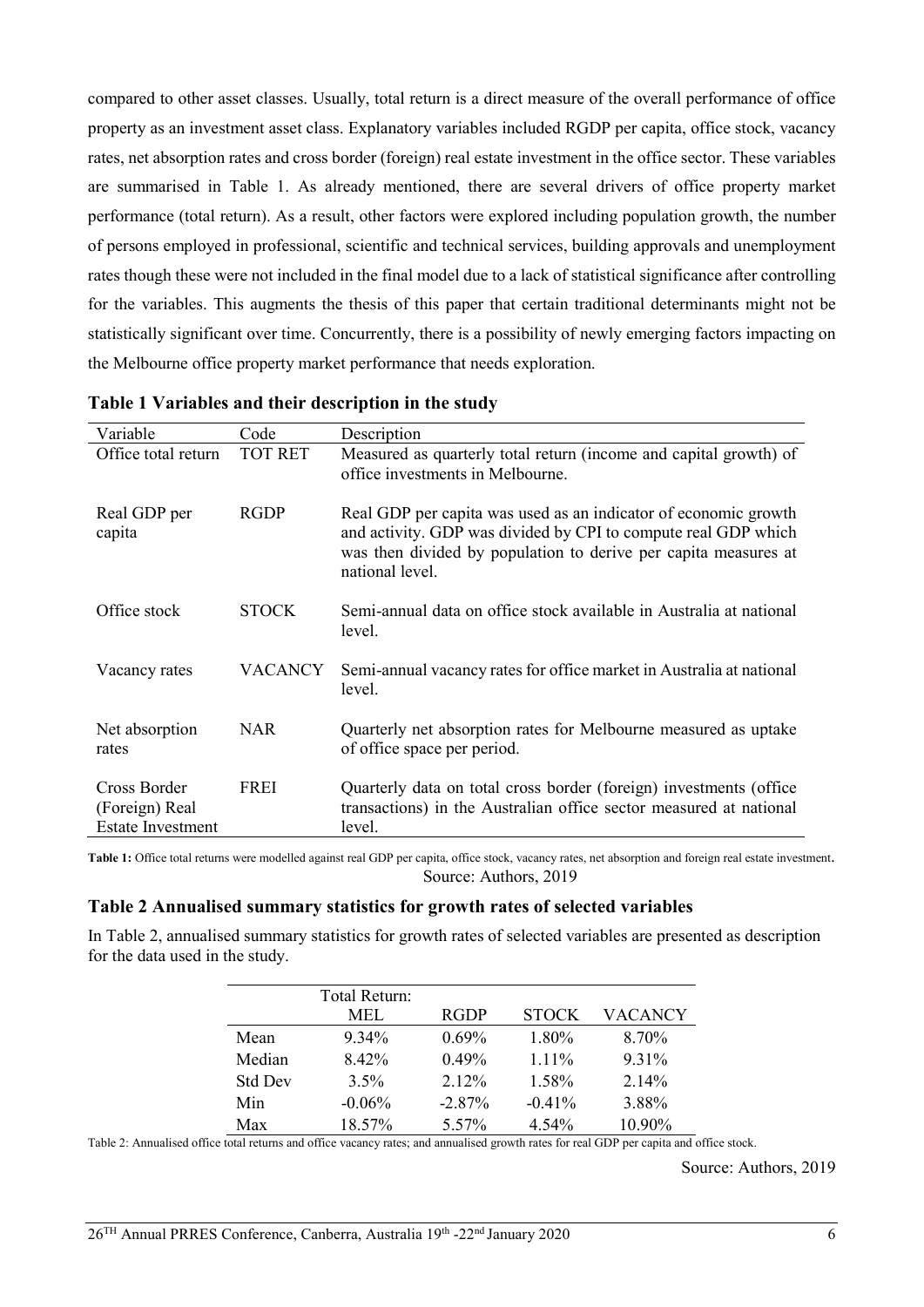Average annual office total return in Melbourne market was 9.34% while average annual vacancy rates was 8.70%. Office stock grew at a rate of 1.80% per year while real GDP per capita increased by 0.69% per year on average over the modelling period.

#### **3.2 Methodology**

In theory, total return varies in accordance with demand and supply conditions. Periods of high demand (and relatively limited supply) will place upward pressure on total return while additions to the supply stock (to the extent that surpluses are created) will place downward pressure on total return which would inevitable affect office market performance. Accordingly, demand side factors should correlate positively with total return while supply side factors are expected to vary inversely. As RGDP is a measure of economic activity, growth in this factor should result in higher demand for office space and therefore higher rents leading to higher total return (if capital growth also experiences growth). Conversely, as office stock represents the amount of available space, growth in this factor results in higher supply and lower rents leading to lower total return. Vacancy rates on the other hand are derived from a combination of demand and supply. If a given increase in demand is met with a proportionate increase in supply, vacancy rates will remain unchanged. Therefore, an increase in vacancy rates represents a growth in supply in excess of demand, i.e. a surplus. Conversely, a decrease in vacancy rates represents the opposite. A related concept is that of net absorption rate. An increase (decrease) in net absorption represents a net increase (decrease) in demand over supply. Consider a tenant that currently occupies 1000 square metres of space. If in a given period, the tenant relocates from one site to another of equivalent size, then net absorption is zero. There is an additional demand of 1000 square metres as the tenant relocates. However, this is met with an additional supply of 1000 square metres as the previous site becomes available. However, if the tenant relocates to a site of 1500 square metres, then net absorption is 500; as there is an additional demand of 1500 square metres while only 1000 square metres becomes available from the previous site.

Estimation wise, the long run relationships and short run dynamic interactions among the variables of interest was estimated via the autoregressive distributed lag (ARDL) cointegration approach developed by Pesaran and Shin (1999) and Pesaran et al. (2001). This method was selected as it is one of the least 'restrictive' among the class of equivalent time series estimation techniques. Traditional approaches such as OLS require all variables to be stationary. In the case that all variables are non-stationary and integrated of the same order (e.g. I(1)) *but* not cointegrated, then differencing may be applied until stationarity is achieved. Even if all variables were integrated of the same order *and* cointegrated, then an error correction model (ECM) may be specified to estimate a long run model considering short run dynamics. However, while theoretically valid, these conditions are rarely met in applied work. In cases where variables contain a mixed order of integration (some may be stationary while others are not) and there exists the possibility of cointegration among *some* of the I(1) variables, the ECM approach is no longer valid while the ARDL model is.

Broadly speaking, the ARDL model involves the following steps: Firstly, an unrestricted error correction model (ECM) is specified. Next, an appropriate lag structure is determined. Common lag order selection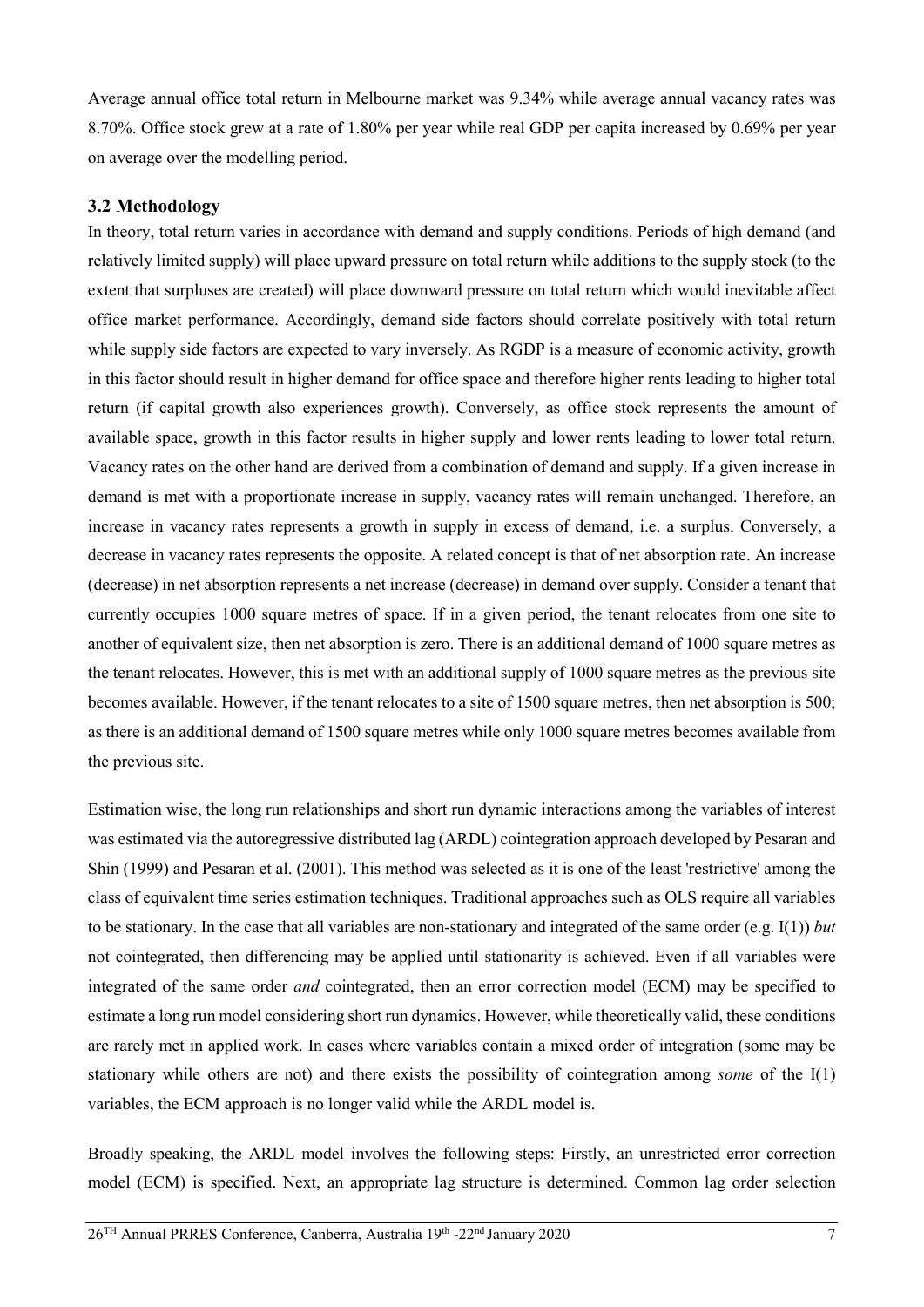criteria include the Akaike information criterion (AIC), the Schwarz/Bayes criteria (SC) and Hannan-Quinn information criteria (HQ). Following this, a separate long run model in 'levels' is estimated with the (lagged) residuals included as an error correction term in the 'restricted' error correction model. Long run coefficients may also be recovered from the unrestricted ECM while the coefficient of the error correction term is commonly interpreted as the speed of adjustment – that is, the speed with which the system returns to its long run equilibrium following a short-term shock. Accordingly, the unrestricted ECM may be expressed as follows:

$$
\Delta\bigl(ln(Total \ Return_t)\bigr)
$$

$$
= \beta_{0} + \sum_{i=1}^{p} \beta_{1i} \Delta \big( ln(Total Return_{t-i}) \big) + \sum_{i=0}^{q} \beta_{2i} \Delta \big( ln(RGDP_{t-i}) \big) + \sum_{i=0}^{q} \beta_{3i} \Delta \big( ln(STOCK_{t-i}) \big) + \sum_{i=0}^{q} \beta_{4i} \Delta \big( ln(VACANCY_{t-i}) \big) + \sum_{i=0}^{q} \beta_{5i} \Delta \big( ln(NAR_{t-i}) \big) + \sum_{i=0}^{q} \beta_{6i} \Delta \big( ln(FREI_{t-i}) \big) + \theta_{11} ln(Total Return_{t-1}) + \theta_{21} ln(RGDP_{t-1}) + \theta_{31} ln(STOCK_{t-1}) + \theta_{41} ln(VACANCY_{t-1}) + \theta_{51} ln(NAR_{t-1}) + \theta_{61} ln(FREI_{t-1}) + \varepsilon_{t}
$$

The restricted ECM may be expressed as:

$$
\Delta\left(ln(Total Return_{t})\right)
$$
\n
$$
= \beta_{0} + \sum_{i=1}^{p} \beta_{1i} \Delta\left(ln(Total Return_{t-i})\right) + \sum_{i=0}^{q} \beta_{2i} \Delta\left(ln(RGDP_{t-i})\right)
$$
\n
$$
+ \sum_{i=0}^{q} \beta_{3i} \Delta\left(ln(STOCK_{t-i})\right) + \sum_{i=0}^{q} \beta_{4i} \Delta\left(ln(VACANCY_{t-i})\right) + \sum_{i=0}^{q} \beta_{5i} \Delta\left(ln(NAR_{t-i})\right)
$$
\n
$$
+ \sum_{i=0}^{q} \beta_{6i} \Delta\left(ln(FREL_{t-i})\right) + \emptyset z_{t-1}
$$

where:

$$
ln(Total Return_t)
$$
  
=  $\alpha_0 + \alpha_1 ln(RGDP_t) + \alpha_2 ln(STOCK_t) + \alpha_3 ln(VACANCY_t) + \alpha_4 ln(NAR_t)$   
+  $\alpha_5 ln(FREI_t) + v_t$ 

$$
z_{t-1} = ln(Total Return_{t-1}) - \alpha_0 - \alpha_1 ln(RGDP_{t-1}) - \alpha_2 ln(STock_{t-1}) - \alpha_3 ln(VACANCY_{t-1}) - \alpha_4 ln(NAR_{t-1}) - \alpha_5 ln(FREI_t)
$$

The parameter  $\phi$  may be interpreted as the 'speed of adjustment'. This estimation procedure was applied to the Melbourne market.

#### **4. RESULTS AND DISCUSSION**

The ARDL bounds testing approach requires that no variables be integrated of order 2 or greater to avoid spurious results. Unit Root (breakpoint) tests are summarised in Table 3. The results of the unit root tests indicate the presence of a unit root in some variables but not others suggesting a mixed order of integration. Note that all variables were stationary after first differencing.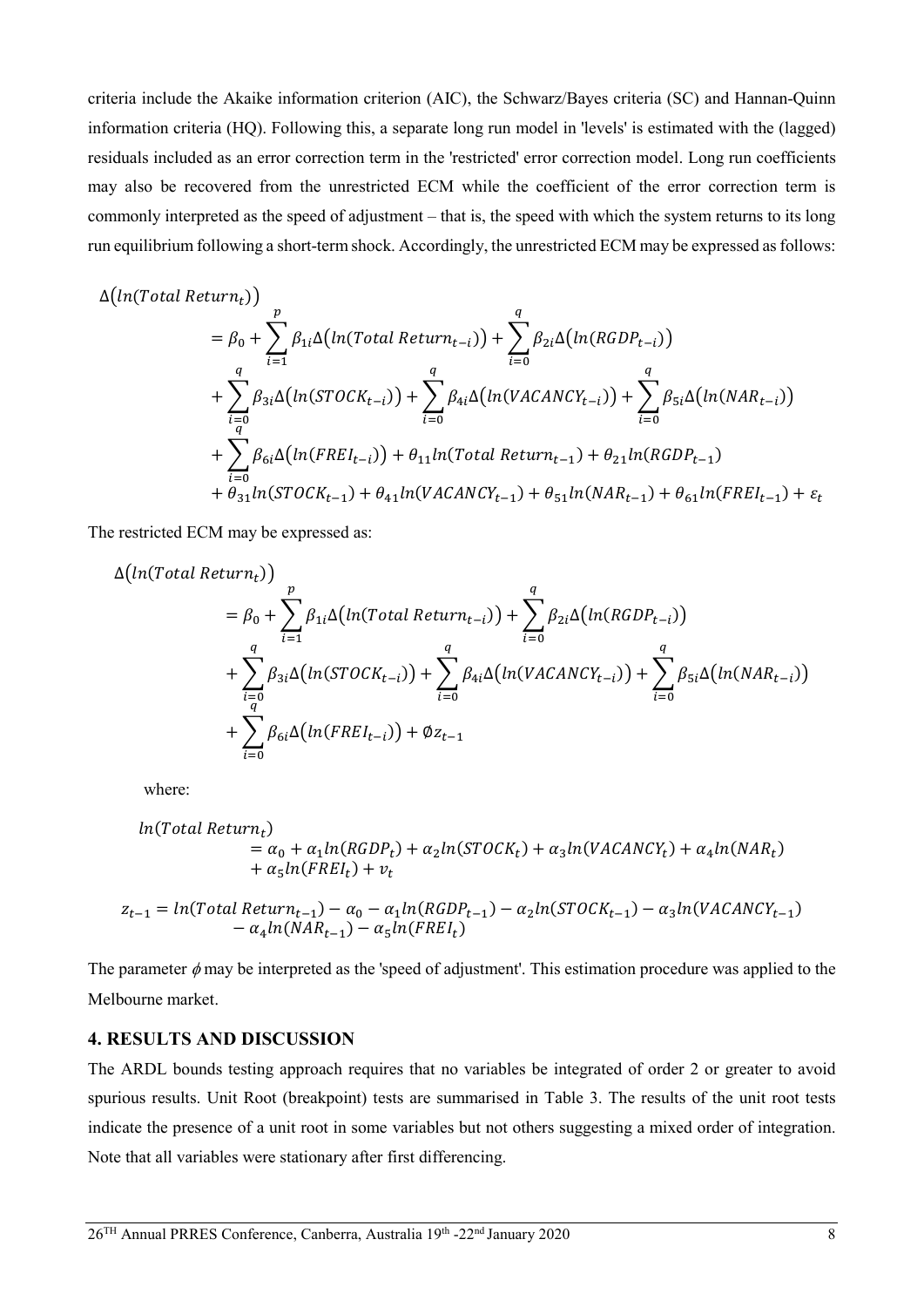| Melbourne Model |            |             |  |  |
|-----------------|------------|-------------|--|--|
| Variable        | ADF        | p-value     |  |  |
| TOT RET         | $-5.35502$ | ${}_{0.01}$ |  |  |
| LN RGDP CAPITA  | $-2.32398$ | 0.9423      |  |  |
| <b>VACANT</b>   | $-5.05185$ | ${}_{0.01}$ |  |  |
| <b>LN-STOCK</b> | $-6.09298$ | ${}_{0.01}$ |  |  |
| LN-NAR          | -4.91493   | 0.0118      |  |  |
| <b>LN-UNEMP</b> | $-4.1619$  | 0.1083      |  |  |
| LN-FREI         | $-3.58851$ | 0.3377      |  |  |

## **Table 3 Unit Root breakpoint non-stationarity tests for the presence of unit roots**

Table 3: Unit Root breakpoint non-stationarity tests for the presence of unit roots. Note: the null hypothesis is that a unit root exists. Therefore, failure to reject the null hypothesis indicates the presence of a unit root.

#### Source: Authors, 2019

For brevity, full estimation output including the unrestricted and restricted ECM are reproduced in Table 5 and Table 6 in the appendices respectively. Long run parameter estimates, F-statistics for the 'bounds' testing and the coefficient of the error correction term (the so-called 'speed of adjustment') are reproduced in Table 4. Testing of residuals indicate the error terms are free from serial correlation. The null hypothesis for the ARDL bounds test is rejected at the 1% level for both models indicating long run cointegrating relationships between the variables. Furthermore, all variables are at least statistically significant at the 10% level. Cross border (Foreign) real estate investment was found to be statistically significant. Similarly, while results on net absorption rates was statistically significant, the direction of movement contradicts expectation.

In terms of real GDP per capita, an increase of 1% in real GDP per capita lead to an estimated increase of 0.46% in Melbourne direct office property market. GDP is a fundamental driver of property market performance, as a result, changes in GDP impacts on total return. The positive relationship between GDP per capita and total return confirms the hypothesis of this paper because variation in the level of economic activity (GDP) affects demand for office space, which leads to changes in rents and property values, and hence total return. As economic activity increases (which is denoted by positive changes in RGDP), it translates into expansion of the economy. Organisations usually expand their businesses in response to RGDP growth, which leads to increased demand for office space. Thus, GDP per capita has a long run positive correlation with office total return. This is consistent with theory that economic growth impacts positively on commercial property market performance. De Wit and Van Dijk (2003) found similar results in the study of global determinants of office property market performance.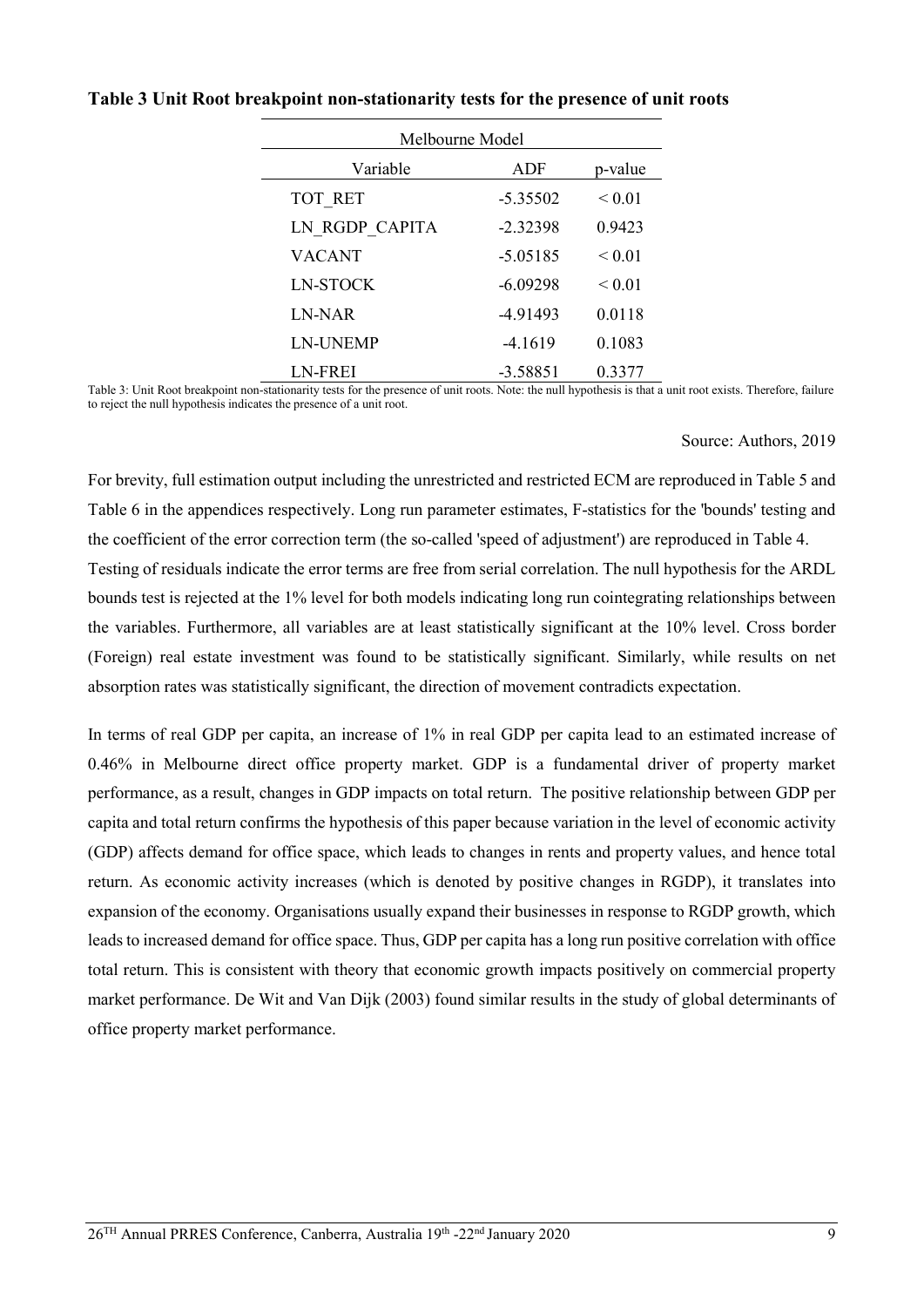| Variable                        | Melbourne      |  |
|---------------------------------|----------------|--|
| Constant                        | 19.4474***     |  |
| LN(RGDP)                        | $0.46903***$   |  |
| LN(STOCK)                       | $-1.35613***$  |  |
| LN(VACANCY)                     | $-2.94526***$  |  |
| LN(NAR)                         | $-0.14399$ *** |  |
| LN(FREI <sup>2</sup> )          | $0.031001$ *** |  |
| <b>ARDL Bounds test: F-stat</b> | 13.50331       |  |
| Critical value bounds           | I(1)           |  |
| 10%                             | 3.35           |  |
| 5%                              | 3.79           |  |
| $1\%$                           | 4.68           |  |
| Speed of adjustment             | $-0.17131$     |  |

#### **Table 4 Long run coefficients via the ARDL estimation procedure**

Long run coefficients via the ARDL estimation procedure. \*, \*\* and \*\*\* denotes statistical significance at the 10%, 5% and 1% levels of significance respectively. <sup>1</sup> Note the original series was exponentially smoothed (smoothing constant  $= 0.3$ ) to reduce noise.

Source: Authors, 2019

An increase of 1% in vacancy rates lead to an estimated decrease of 2.95% in total return in Melbourne property market. This finding is consistent with theory and practice because there is a negative relationship between change in vacancy rates and total return. Since vacancy rate is a supply variable, this negative relationship is expected. Higher vacancy rates generally depict oversupply, as a result, landlords usually decrease rents to clear vacancies in the property market, thereby impacting on income return and hence, total return. Consistent with neo-classical economic assumptions, thus, as office space supply increases disproportionately over demand and becomes less scarce, market performance and confidence decrease with an attendant negative effect on total return. This finding is supported by results of earlier studies including D'Arcy et al. (1999) who found that changes in vacancy rates is a key determinant of property market performance in Dublin.

Surprisingly, net absorption rate, though was significant in the model, had a negative relationship with total return at 0.14% decrease for every 1% increase. It is argued that this could be due to the use of long-term leases in the office market which tends to bind tenants to their spaces, thereby slowing down adjustment of space consumption (DiPasquale and Wheaton, 1995) to impact on rents payable by tenants at a point in time, hence, impacting on income return and by extension, total return in the Melbourne property market. Besides, it is

<span id="page-9-0"></span>-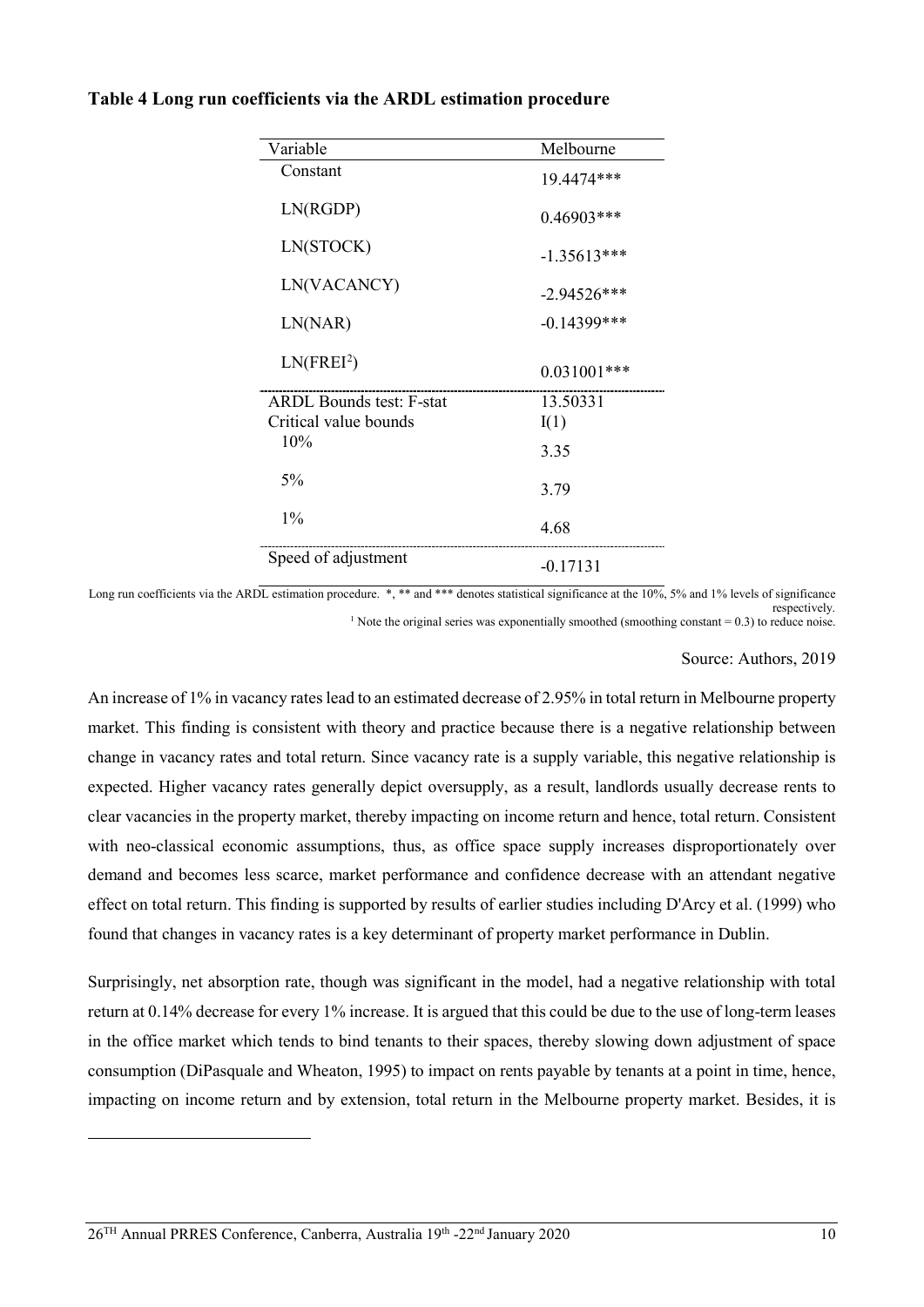possible that total return performance in the Melbourne office market may not be responsive to increases in net absorption rates. This suggests a different phenomenon in the Melbourne property market, hence, the need for further research to ascertain the reasons behind such unexpected results. Another reason that could explain the surprising results is the nature of lease incentive packages available to tenants. Lizieri (1998) and Hendershott et al. (2010) suggested that incentive packages were a function of supply and demand in the marketplace and varies according to the letting cycle. Thus, during market downturn, landlords are inclined to offer higher rent-free periods/lease incentives to persuade tenants to rent office space and vice versa. If asking rents are adjusted for rent free periods (which in some cases could be 12 months rent-free depending on lease lengths), effective rents received by landlords would be lower than market rents. This has the effect of lowering rental yields which leads to lower total return. Historically, Sydney office market has outperformed the Melbourne office market due to Sydney's stature as the financial capital of Australia with several businesses having their headquarters located there. As a result, it is argued that tenant's incentives may be high in Melbourne compared to Sydney, which is essential to drive uptake of office space. Since such tenant incentives has the impact of reducing rents payable, which affects rental yield and hence total return, the negative relationship between total return and net absorption rates is plausible. Therefore, the surprising results could be due to higher lease incentive packages such as rent-free periods prevalent in the Melbourne office market. This is supported by Saviils (2019) that incentive packages in Melbourne have remained high and is attributable to strong competition between institutional landlords and high levels of upcoming supply. These supply in the pipeline could cause pre-leasing difficulties, hence, landlords have to offer high incentive packages to achieve maximum levels of preleasing to minimise risks of rental voids in large portfolios.

Probably, a more advanced time series technique may explain the phenomenon behind such a relationship. Alternatively, the issue of a larger sample size of data may produce different results or modelling by using cross border real estate investment funds data captured at state-level rather than country-level. Furthermore, it is argued that with a large sample size, the possibility of sub-period analysis could be explored to determine which specific periods that the data cointegrates negatively with total return. It is similarly contended that probably, a different measure of cross border real estate investment could be explored to examine whether the relationship would be different. For example, the Foreign Investment Review Board of Australia collects data on foreign investments and could be a useful source of information for further research.

The crux of the study was on the impact of foreign/cross border real estate investments on total return. The results indicated that an increase of 1% in cross border real estate investment leads to an estimated increase of 0.03% in office total return in Melbourne property market. It is argued that cross border real estate investment represents demand for property because the approach of foreign investors has been to buy and hold property assets over a long-term investment horizon. This has an impact of increasing demand for office property with an attendant effect of a rise in property values, hence, total return. The reason is that stock of office space is slow to adjust in the property market and hence, any significant demand for office space would ultimately impact on property market performance. This finding provides evidence that cross border real estate investments are a demand side variable in the Melbourne property market, as a result, significant capital flow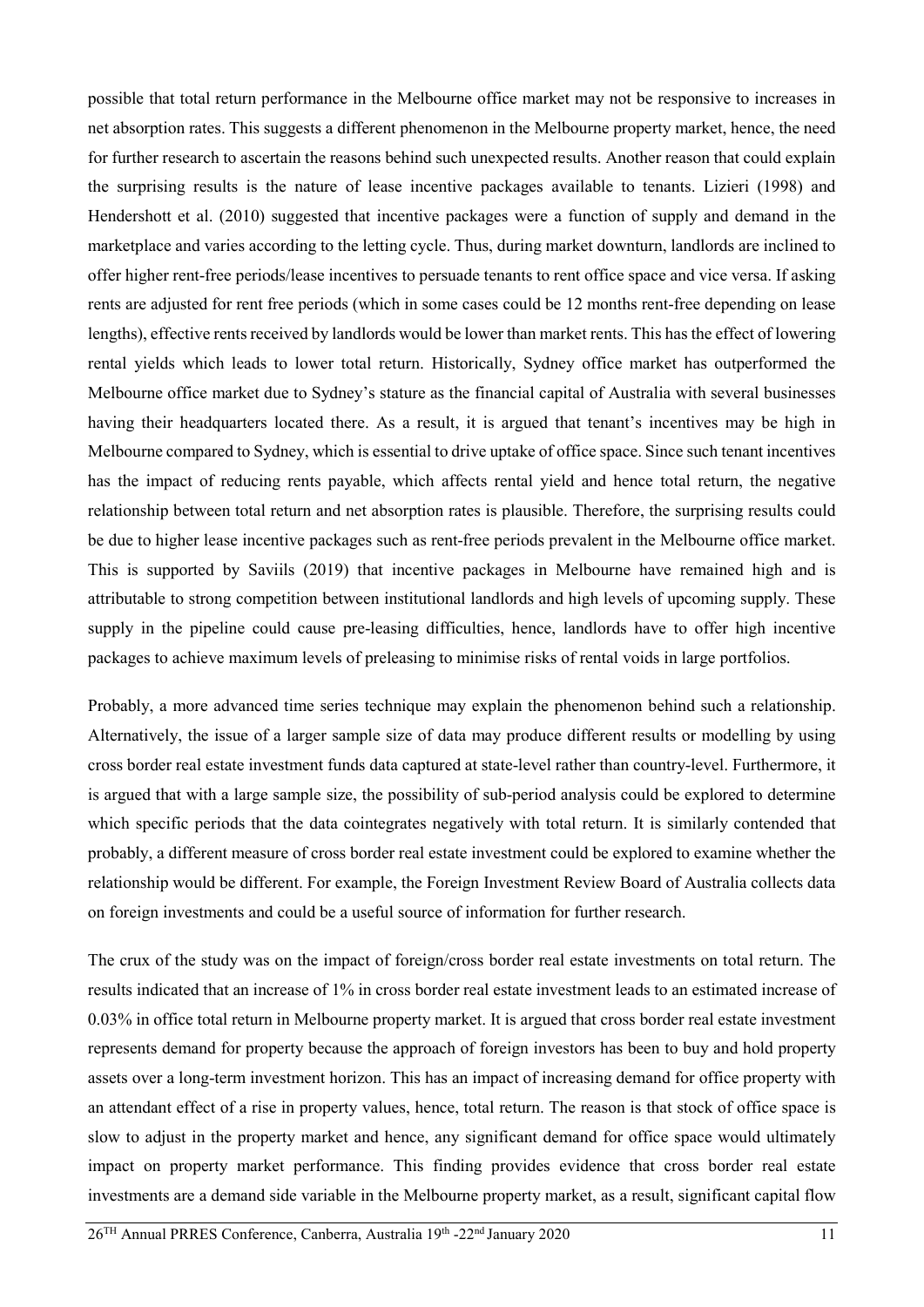from foreign sources could exacerbate the already expensive property market in Melbourne. Conversely, it is positive for the property sector as it depicts a signal for demand and hence, property developers would respond with stock addition appropriately. The modelling strategy employed in this study integrates both short run dynamics with long run equilibrium relationships without losing long run information. As Table 5 indicates, the macroeconomic factors explored such as RGDP, vacancy rates, office stock, net absorption, unemployment and foreign real estate investment can continue to exert an influence on total returns for up to three quarters. This finding is not unexpected given that changes in the macroeconomic environment can take time to filter through to individual sectors.

Lastly, the 'speed of adjustment' is relatively swift with up to 17.1% correction to equilibrium in Melbourne market indicating relatively efficient markets and associated transmission mechanisms. Therefore, deviations from long run equilibrium does not persist. The market can correct itself to reach an acceptable equilibrium after every distortion. To examine the potential of the developed model to predict future performance of the office market in Melbourne, a graph of actual/observed values was plotted against forecasted values derived from using the model. The results of the plots for Melbourne office market is shown in Figure 2.



**Figure 2 Actual against forecasted values for office Total return for Melbourne**

Figure 2 shows that forecasted values for office total return in Melbourne closely follow the actual/observed values. The correlation coefficient between the series is 0.8827. This confirms that the variables in the model have strong relationship with the observed values. Therefore, changes in these variables or determinants would lead to variations in office total return in the Melbourne commercial property market. There is a slight divergence between actual and predicted total return towards the end of the series which indicates that there are some unexplained components. This could be due to an over-reaction in the market, which is driven by irrational behaviour, and as a result, the model cannot capture.

Source: Authors, 2019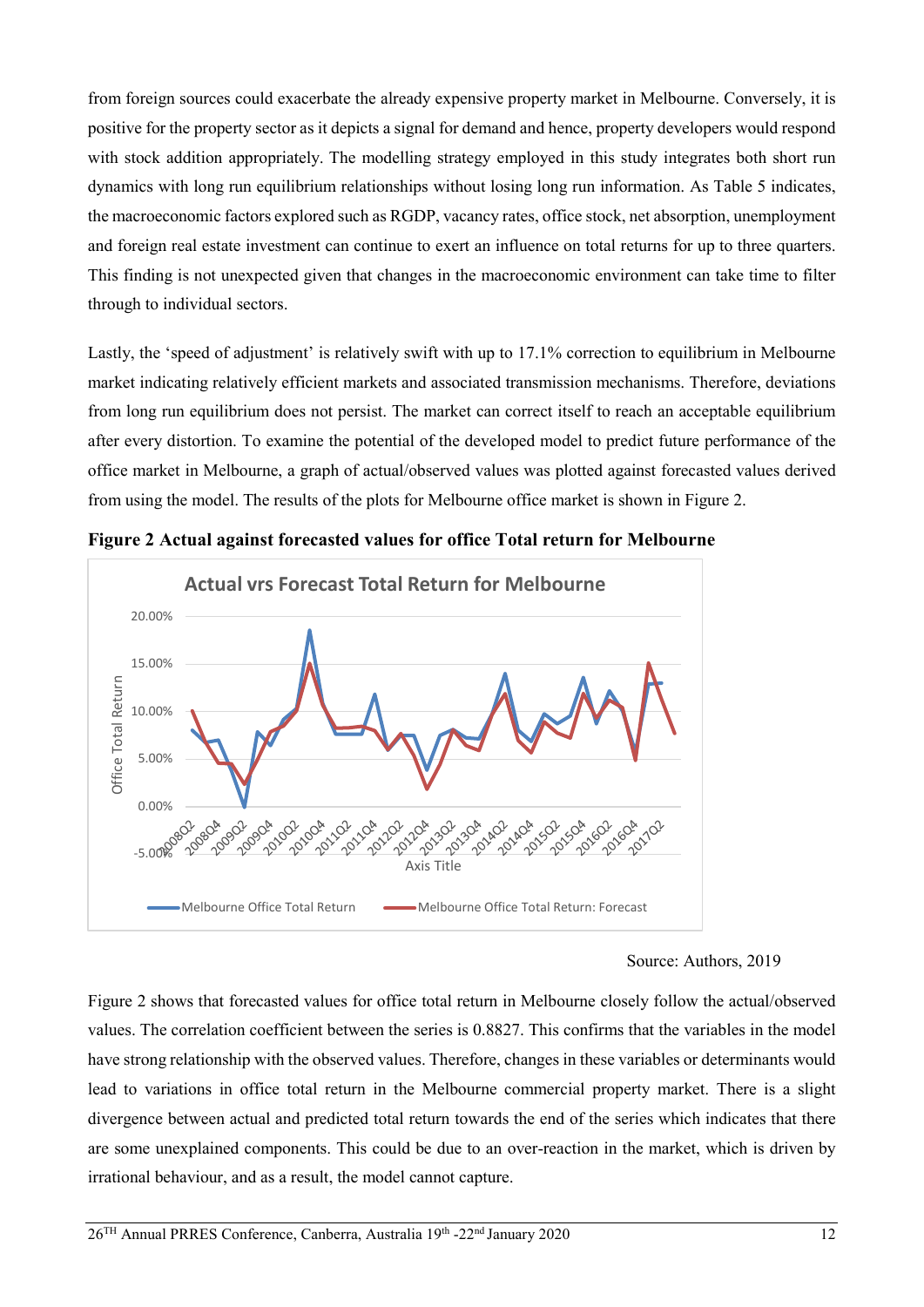Essentially, this study has unravelled several determinants of the performance of the office market in Melbourne, Australia, using total return as a dependent variable. The study has confirmed the existence of long run relationship between office total return and traditional determinants including RGDP, stock of office space at a time, vacancy rates and net absorption rates. Thus, the relationship between demand and supply side variables in the developed model have been confirmed, albeit some surprising results on the relationship between total return and net absorption rates. Therefore, practitioners and various stakeholders operating in the office market in Melbourne, Australia should focus on these determinants in evaluating investment decisions. Furthermore, the emergence of cross border real estate investments as a determinant of direct office market performance in Melbourne is significant and confirms several media reports that cross border investments in the property market is a driver of office property performance. Thus, property total returns in the Melbourne office market are positively correlated or cointegrated with cross border real estate investments. As a result, based on the findings of this study, drivers of commercial property market performance should include cross border real estate investments.

The implications of this study are profound. Firstly, several media organisations through reportages have portrayed cross border real estate investments as having impact on property prices. This study has confirmed that cross border real estate investments has a positive impact on Melbourne direct commercial real estate returns, as a result, the discussions in the media have been validated. Since the impact of cross border real estate investments has been confirmed, stakeholders including public sector agencies mandated to regulate cross boarder investments, such as the Foreign Real Estate Investment Review Board (FIRB), can rely on the findings of this study to determine and formulate policies to mitigate the impact of cross border investments on the Melbourne office property market in Australia. This study contributes to extend the existing literature on determinants of office total returns, but significantly, it has identified cross border real estate investments as a driver of direct commercial real estate returns, which is the initial study to explore this relationship using data from Melbourne, Australia. Other researchers may conduct similar studies using data from different geographic markets and other performance measures such as yields or capital values. The Melbourne direct commercial property industry, developers and investors would benefit from this study as it has unravelled a new determinant that drives total returns. In practice, investors and developers decide to invest in specific geographic property markets based on performance measures including total returns. As a result, property investors are always evaluating factors that pose a threat to the performance of these markets. The findings of this paper would inform property investors and developers to consider cross border real estate investments as an important determinant in their decision making.

### **5. CONCLUSIONS**

The thesis of this paper was to examine the role of cross border investments on the performance of the Melbourne direct commercial office market after a decade of significant cross border investments in Australia using total return as the dependent variable. Independent variables examined included both demand and supply side variables in addition to economic variables. The variables included real GDP per capita, net absorption rates, stock of office space, vacancy rates and cross border real estate investments/funds. Using ARDL model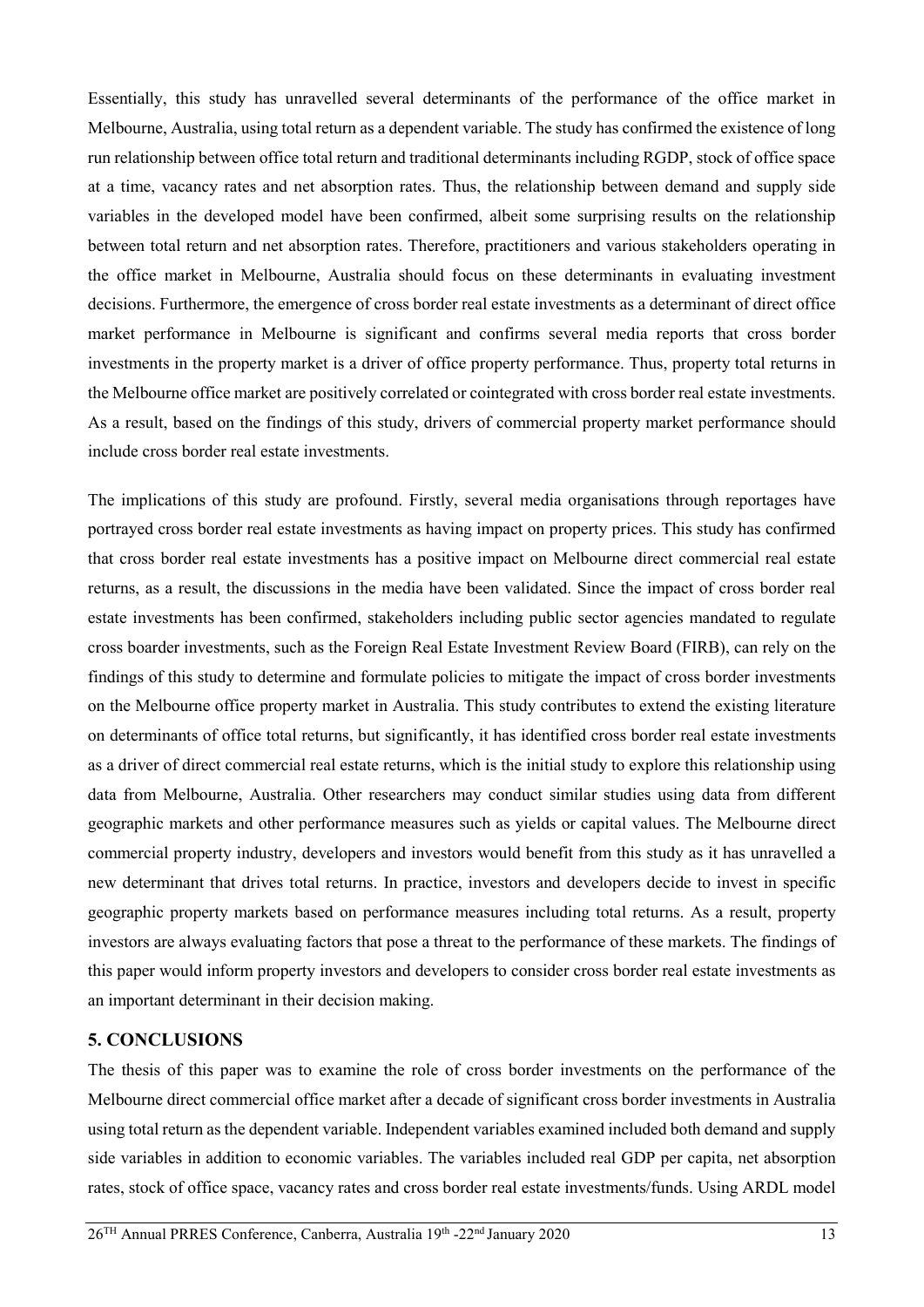as presented in section 3 and the evidence obtained after modelling, the paper suggests the following conclusions.

With regards to the thesis of this paper, it is concluded that change in direct commercial office total returns in Melbourne is influenced by RGDP, net absorption rates, stock of office space, vacancy rates and foreign real estate investments, albeit some surprises with respect to the relationship between net absorption and total returns. Apart from net absorption rate showing unexpected relationship with total return, all the examined determinants displayed the expected relationships with total return. The Melbourne office property market is further influenced by cross border investments positively. It is concluded that factors such as vacancy, real GDP, stock and net absorption rates are all determinants of Melbourne property market performance. The effects of all the determinants examined were contemporaneous with no lags. As a result, the reaction of the market to changes in these determinants are faster than expected because information flow through property market is usually slow. Cross border real estate investments have been determined to be a demand variable as it positively cointegrates with total return.

The findings of this study would benefit practitioners and stakeholders in the property industry because it reveals new findings, confirms certain traditionally established determinants and unravels newly emerging factors that influence direct commercial real estate returns of Melbourne property market thereby opening the opportunity for further investigation. It has confirmed several media publications about the perceived impact of cross border real estate investments on the performance of the Melbourne office market. Thus, increased cross border real estate investments pushes property prices upwards. For further research, there is the opportunity to examine the impact of cross border real estate investments on the performance of the Sydney office market. The study could also be extended using other sophisticated econometric techniques suitable for incorporating other variables such as interest rates, building approvals and unemployment rates which are equally important determinants of direct commercial property total returns.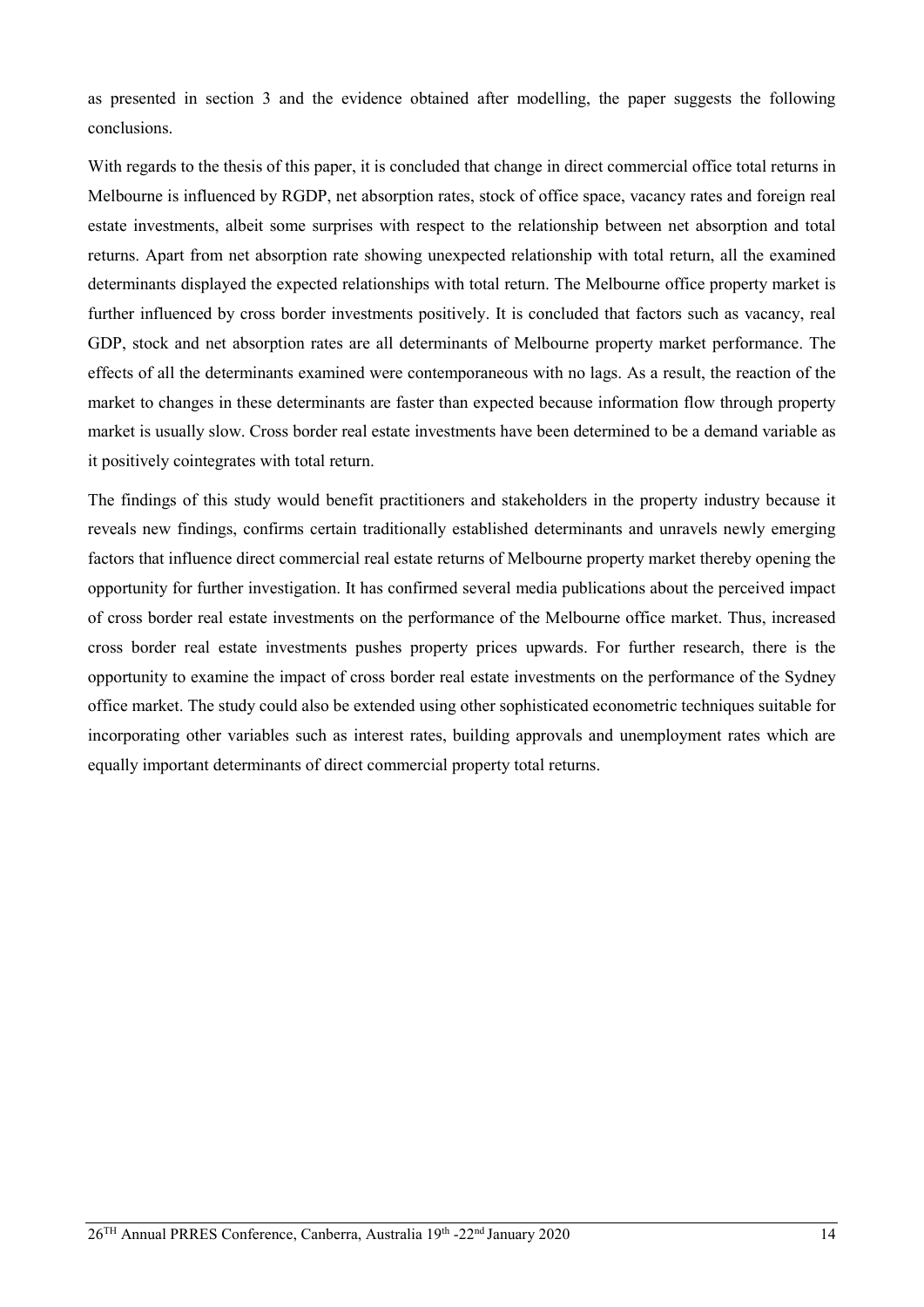#### **WORKS CITED**

ABC. 2017. Chinese property investment drops as tougher regulations bite. *ABC News*.

- ADAIR, A., ALLEN, S., BERRY, J. & MCGREAL, S. 2006. Central and Eastern European property investment markets: issues of data and transparency. *Journal of Property Investment Finance,* 24**,** 211- 220.
- ASIAN REVIEW. 2016. *Asia-Pacific commercial property investment drops 48%* [Online]. Osaka: Nikkei Inc. Available: [https://asia.nikkei.com/Politics-Economy/Economy/Asia-Pacific-commercial](https://asia.nikkei.com/Politics-Economy/Economy/Asia-Pacific-commercial-property-investment-drops-48)[property-investment-drops-48](https://asia.nikkei.com/Politics-Economy/Economy/Asia-Pacific-commercial-property-investment-drops-48) [Accessed 3/4/ 2019].
- BAUM, A. 2009. *Commercial real estate investment*, Routledge.
- BROOKS, C. & TSOLACOS, S. 1999. The impact of economic and financial factors on UK property performance. *Journal of Property Research,* 16**,** 139-152.
- CHANEY, A. & HOESLI, M. 2012. Transaction-based and appraisal-based capitalization rate determinants. Swiss Finance Institute.
- CROWE, C., DELL'ARICCIA, G., IGAN, D. & RABANAL, P. 2012. Policies for macrofinancial stability: managing real estate booms and busts. Washington, D.C: International Monetary Fund.
- D'ARCY, E. & KEOGH, G. 1998. Territorial competition and property market process: an exploratory analysis. *Journal of Urban Studies,* 35**,** 1215-1230.
- D'ARCY, E., MCGOUGH, T. & TSOLACOS, S. 1999. An econometric analysis and forecasts of the office rental cycle in the Dublin area. *Journal of Property Research,* 16**,** 309-321.
- DE WIT, I. 2007. *Performance and oerformance drivers in global property markets.* PhD Thesis, Maastricht University.
- DE WIT, I. & VAN DIJK, R. 2003. The global determinants of direct office real estate returns. *The Journal of Real Estate Finance and Economics,* 26**,** 27-45.
- DIPASQUALE, D. & WHEATON, W. 1995. *The Economics of Real Estate Markets,* New Jersey, Prentice Hall.
- DIPASQUALE, D. & WHEATON, W. C. 1992. The markets for real estate assets and space: a conceptual framework. *Real Estate Economics,* 20**,** 181-198.
- DUNSE, N., JONES, C., WHITE, M., TREVILLION, E. & WANG, L. 2007. Modelling urban commercial property yields: exogenous and endogenous influences. *Journal of Property Research,* 24**,** 335-354.
- FALKENBACH, H. & TOIVONEN, S. 2010. Effects of international investments on the finnish commercial real estate market. *Journal of Real Estate Literature,* 18**,** 313-328.
- HENRY, P. B. 2000. Stock market liberalization, economic reform, and emerging market equity prices. *The Journal of Finance,* 55**,** 529-564.
- HIGGINS, D. M. 2000. *The determinants of commercial property market performance.* PhD, University of Technology,.
- HIN, D. H. K. & ADDAE-DAPAAH, K. 2014. Real estate market cyclical dynamics: The prime office sectors of Kuala Lumpur, Singapore and Hong Kong. *International Journal of Managerial Finance,* 10**,** 241- 262.
- JLL 2019. Australian Office Investment: Review and Outlook 2019. Sydney: JLL.
- KARAKOZOVA, O. 2004. Modelling and forecasting office returns in the Helsinki area. *Journal of Property Research,* 21**,** 51-73.
- KEOGH, G. 1996. The evolution of the Spanish property market. *Journal of Property Valuation Investment,* 14**,** 62-77.
- KNIGHT FRANK 2019. Sydney CBD-Office Market Overview: March 2019. Sydney: Knight Frank.
- KOHLERT, D. 2010. The determinants of regional real estate returns in the United Kingdom: a vector error correction approach. *Journal of Property Research,* 27**,** 87-117.
- KOON, N. & LEE, H. 2013. A cointegration analysis of inflation and real estate returns. *Journal of Real Estate Portfolio Management,* 19**,** 207-223.
- LANE, K., SINCLAIR, A. & ORSMON, D. 2014. Foreign Investment in Australian Commercial Property. Sydney: RBA.
- LIOW, K. H. 2000. The dynamics of the Singapore commercial property market. *Journal of Property Research,* 17**,** 279-291.
- MACGREGOR, B. & SCHWANN, G. 2003. Common features in UK commercial real estate returns. *Journal of Property Research,* 20**,** 23-48.
- MCALLISTER, P. & NANDA, A. 2015. Does foreign investment affect US office real estate prices? *The Journal of Portfolio Management,* 41**,** 38-47.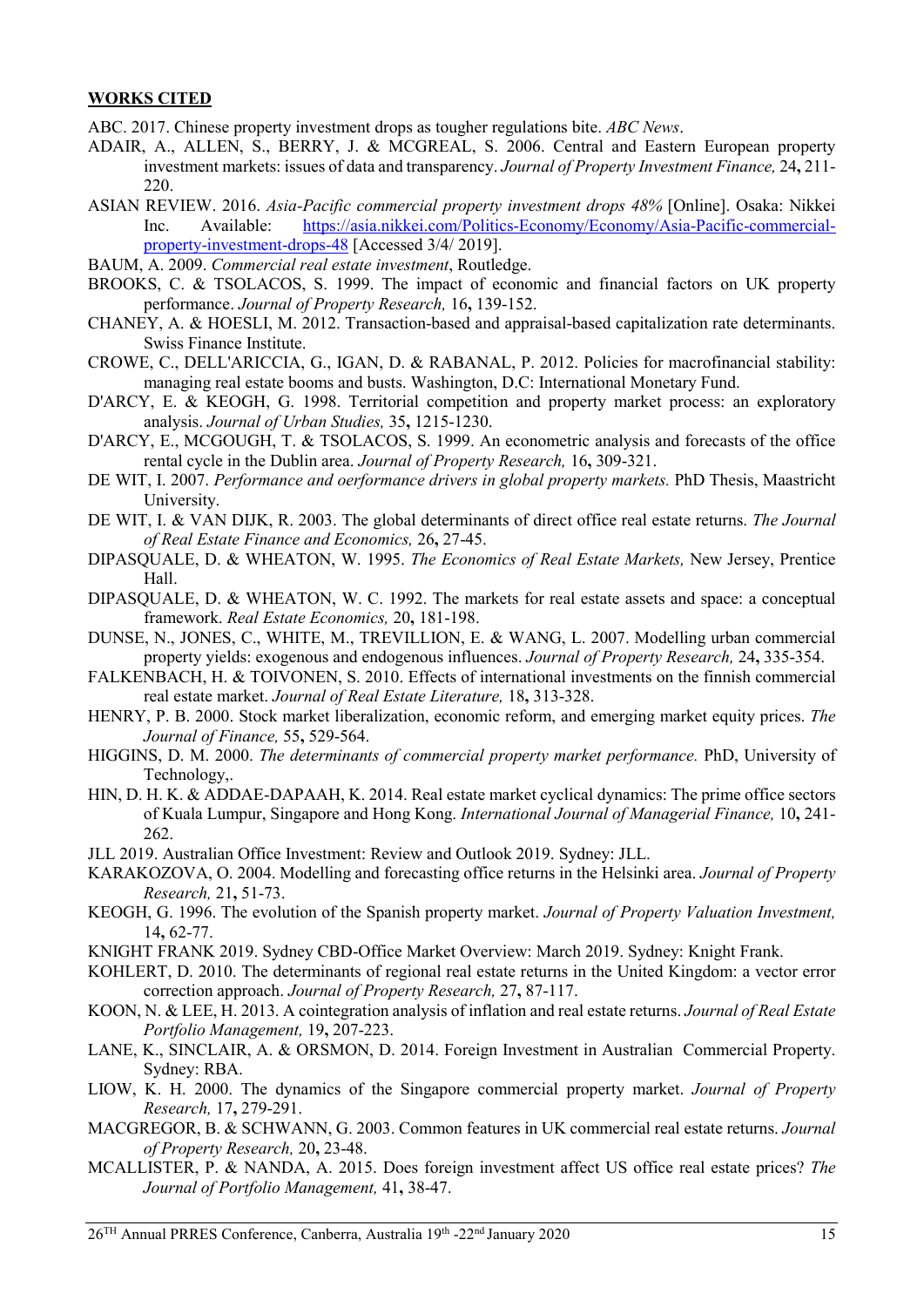- MCCUE, T. & KLING, J. 1994. Real estate returns and the macroeconomy: some empirical evidence from real estate investment trust data, 1972-1991. *Journal of Real Estate Research,* 9**,** 277-287.
- MCGOUGH, T., TSOLACOS, S. & OLKKONEN, O. 2000. The predictability of office property returns in Helsinki. *Journal of Property Investment & Finance,* 18**,** 565-585.
- OIKARINEN, E. & FALKENBACH, H. 2017. Foreign investors' influence on the real estate market capitalization rate–evidence from a small open economy. *Journal of Applied Economics,* 49**,** 3141- 3155.
- ÖVEN, V. A. & PEKDEMIR, D. 2006. Office rent determinants utilising factor analysis—a case study for Istanbul. *The Journal of Real Estate Finance and Economics,* 33**,** 51-73.
- PESARAN, M. & SHIN, Y. (eds.) 1999. *'An Autoregressive Distributed Lag Modeling Approach to Cointegration Analysis'* Cambridge: Cambridge University Press.
- PESARAN, M. H., SHIN, Y. & SMITH, R. J. 2001. Bounds testing approaches to the analysis of level relationship. *Journal of Applied Economics,* 16**,** 289-326.
- REIS, L., MEURER, R. & DA SILVA, S. 2010. Stock returns and foreign investment in Brazil. *Journal of Applied Financial Economics,* 20**,** 1351-1361.
- THE URBAN DEVELOPER. 2017. *Chinese Interest in Australian Commercial Real Estate Falls Following Regulations on Outbound Investment* [Online]. Sydney: The Urban Developer Pty. Available: <https://theurbandeveloper.com/articles/australia-commercial-real-estate-drops-chinese-interest-wanes> [Accessed 3/4/ 2019].
- TSOLACOS, S., KEOGH, G. & MCGOUGH, T. 1998. Modelling use, investment, and development in the British office market. *Environment and Planning A,* 30**,** 1409-1427.
- WEST, T. & WORTHINGTON, A. 2006. Macroeconomic risk factors in Australian commercial real estate, listed property trust and property sector stock returns. *Journal of Financial Management of Property & Construction,* 11**,** 105-116.
- WHEATON, W. C., TORTO, R. G. & EVANS, P. 1997. The cyclic behavior of the Greater London office market. *The Journal of Real Estate Finance and Economics,* 15**,** 77-92.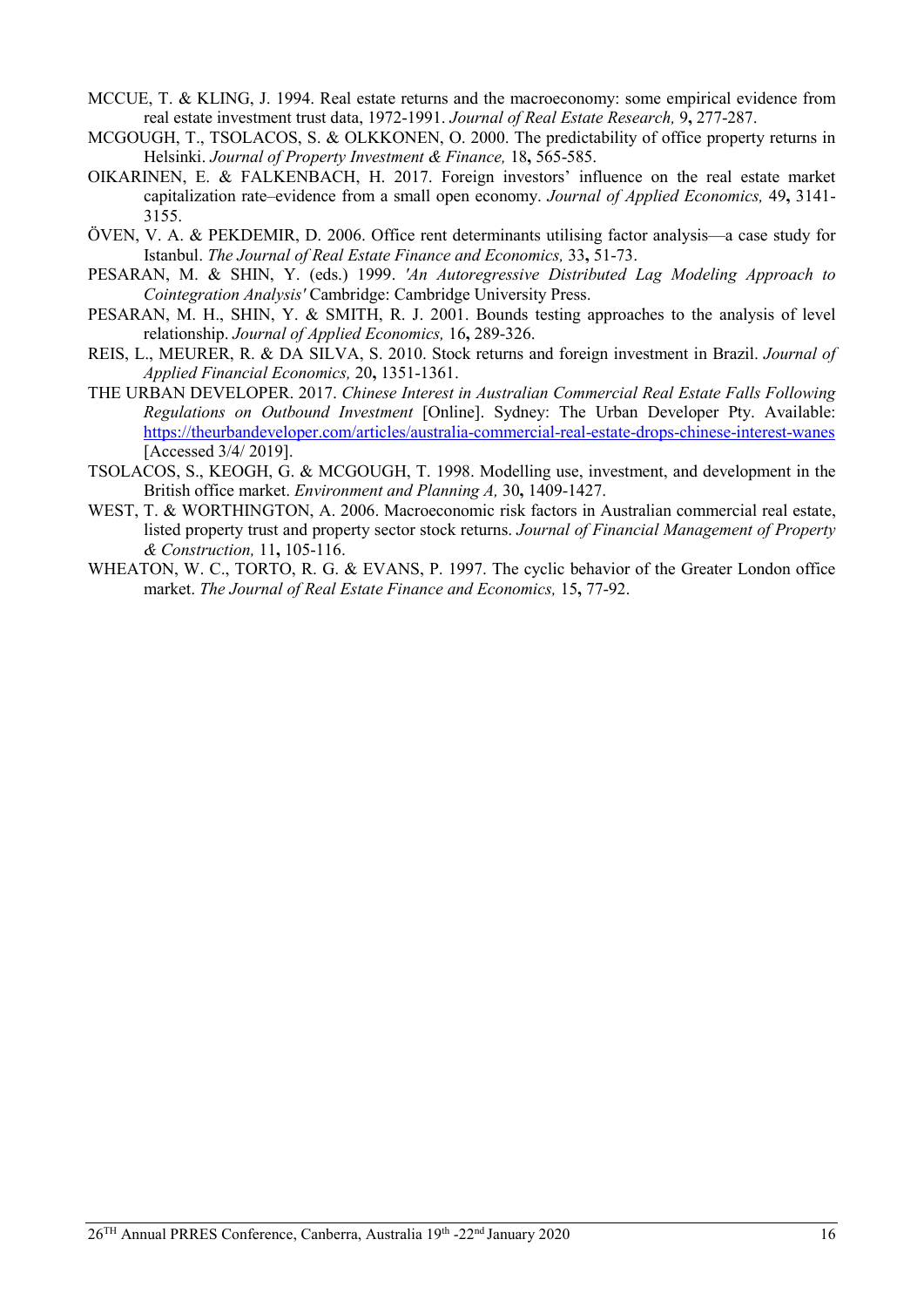# **Appendix 1 Table 5: Unrestricted ECM parameter estimates**

| Variable              | Melbourne Model |
|-----------------------|-----------------|
| $D(TOTRET(-1))$       | 3.164997        |
| $D(TOTRET(-2))$       | 1.523807        |
| $D(TOTRET(-3))$       | 0.28191         |
| D(LN_RGDP_CAPITA)     | $-1.915259$     |
| D(LN_RGDP_CAPITA(-1)) | $-1.65879$      |
| D(LN_RGDP_CAPITA(-2)) | 5.113187        |
| D(LN_RGDP_CAPITA(-3)) | 2.638245        |
| D(VACANT)             | 3.17636         |
| $D(VACANT(-1))$       | $-26.77712$     |
| $D(VACANT(-2))$       | 2.15705         |
| $D(VACANT(-3))$       | $-27.04833$     |
| D(LN_STOCK)           | 18.70308        |
| $D(LN STOCK(-1))$     | $-22.1264$      |
| $D(LN_TSTOCK(-2))$    | 37.27782        |
| $D(LN_TSTOCK(-3))$    | $-3.160767$     |
| D(LN_NAR)             | $-0.217101$     |
| $D(LN_NAR(-1))$       | 0.391194        |
| $D(LN NAR(-2))$       | 0.271348        |
| $D(LN_NAR(-3))$       | 0.259575        |
| D(LN_FREI_ES)         | $-0.0281$       |
| $D(LN_FREL_ES(-1))$   | $-0.151643$     |
| $D(LN$ FREI_ES(-2))   | $-0.062956$     |
| TOTRET(-1)            | $-6.14747$      |
| LN_RGDP_CAPITA(-1)    | 2.883367        |
| $VACANT(-1)$          | 18.1059         |
| LN STOCK(-1)          | $-8.336747$     |
| $LNNAR(-1)$           | $-0.885161$     |
| $LN$ $FREI$ $ES(-1)$  | 0.190577        |
| $\mathbf C$           | 119.552         |

Source: Authors, 2019